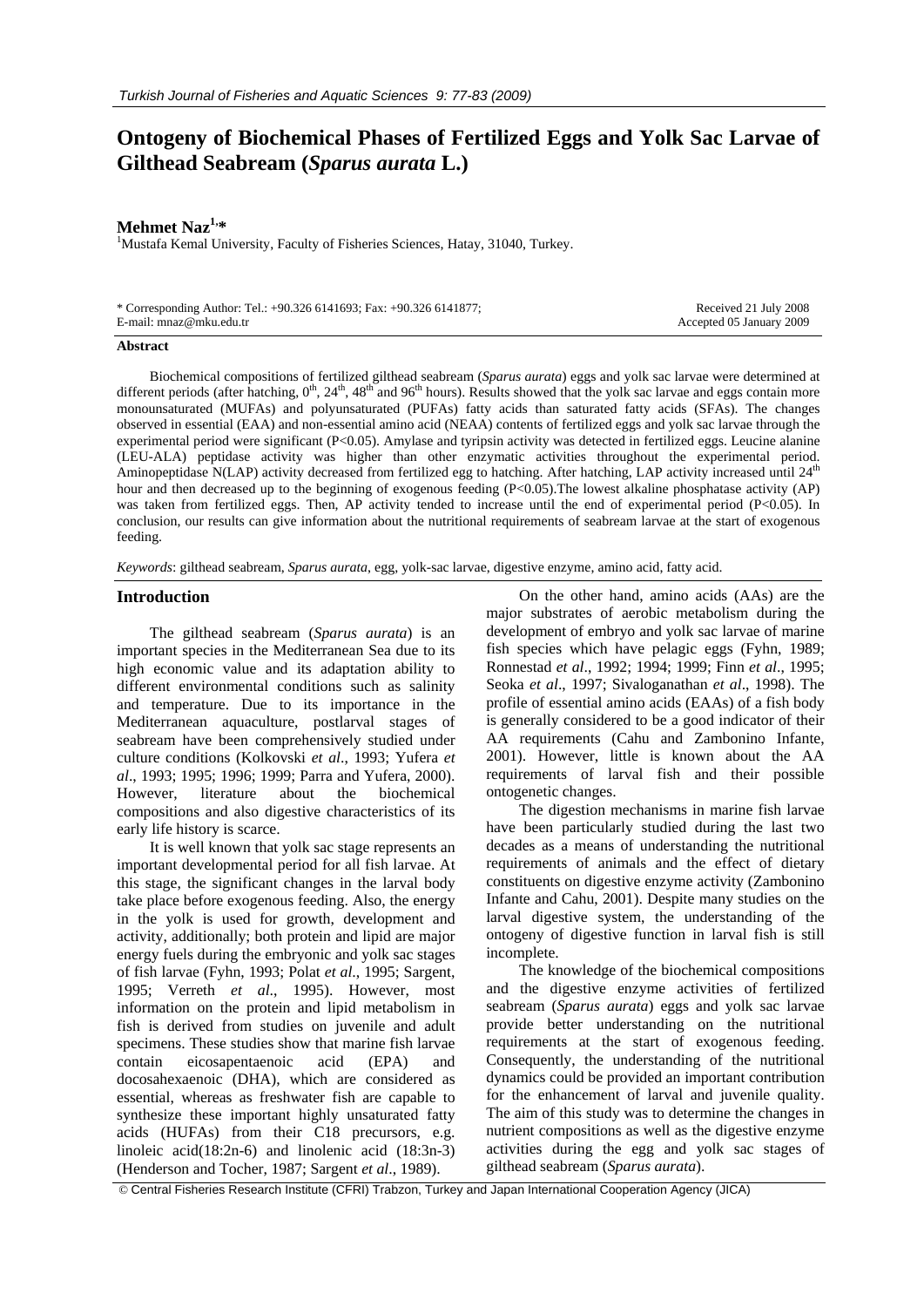# **Materials and Methods**

# **Broodstock, Egg Incubation and Larval Rearing**

This study was carried out at the Mediterranean Fisheries Research, Production and Training Institute. Ten females (2.1 kg mean weight) and ten males (1 kg mean weight) of gilthead seabream (*Sparus aurata*) broodstock were selected from wild breeders and stocked in a 10  $m<sup>3</sup>$  tank with a seawater supply of 30 l/min. Throughout the experimental period, the water temperature was 16±0.5ºC. Spawned eggs were immediately collected into a recuparator and then buoyant viable eggs were separated from sinking dead eggs. Fertilized eggs were disinfected with iodine solution (50 mg  $L^{-1}$ ) and incubated in 150 L incubators supplied with a gentle flow of sea water of 16±0.5ºC. Newly-hatched larvae were transferred from incubators to fiber glass tanks (300 L) with black walls. Water temperature was controlled by pipe heating systems and automatic transformer equipment was calibrated at  $\pm 0.5$ °C. The rearing tanks were held in complete darkness and stocked in triplicate with newly hatched larvae (approximately 100 larvae  $L^{-1}$ ).

The water flow rate was adjusted to exchange 10% of the total volume of the tanks every hour. The tanks were supplied with running sea water which had been filtered through a UV filter. Salinity was 36.5±1.5 ppt throughout experimental period. The oxygen levels were maintained above 6.5 mg  $L^{-1}$  with liquid oxygen systems. Air and fresh sea water were introduced into the bottoms of the tanks to prevent water stratification.

#### **Sampling and Analytical Methods**

Before the eggs were placed in the incubators, the samples for biochemical analyses were taken. After hatching, sampling was made at  $0<sup>th</sup>$ ,  $24<sup>th</sup>$ ,  $48<sup>th</sup>$ and 96<sup>th</sup> hours. The samples were immediately stored at -196 ºC until assayed.

Whole body larvae and fertilized eggs were homogenized in 5 volumes (v/w) of ice cold distilled water. Trypsin and amylase activities were assayed according to Tseng *et al.* (1982) and Metais and Bieth (1968), respectively. Alkaline phosphatase(AP), leucine aminopeptidase N(LAP) and leucine alanine peptidase(LEU-ALA) were assayed according to Bessey *et al.* (1946), Maroux *et al.* (1973) and Nicholson and Kim (1975), respectively. Enzyme activities were expressed as µmoles of substrate hydrolyzed per minute per mg protein (i.e., U/mg protein) at 37ºC for AP, LAP and at 25ºC for trypsin. Amylase activity was expressed as the equivalent enzyme activity which was required to hydrolyse one mg of starch in 30 min at 37ºC. LEU-ALA activity was expressed as nmoles of substrate hydrolyzed per minute per mg protein (i.e., U/mg protein) at 37ºC.

Fertilized eggs and yolk sac larvae were taken

and esterified for fatty acids (FAs) analysis according to Garces and Mancha (1993). Analysis of FA methylesters were carried out on GC-MS equipped with a SP-2330 fused capillary column (30x 0.25 mm) using hydrogen as carrier gas and a temperature gradient programmed from 120°C to 220 °C (5°C/min). The temperature of the injector and of the detector was 240°C and 250°C, respectively. Methylesters were identified by comparison with a known standard mixture of FAs.

AA contents of fertilized eggs and yolk sac larvae were analyzed according to AOAC (1995). AA contents of samples hydrolyzed were determined using GC Varian 3800 equipped with a ZB-AAA (10 m x 0.25 mm) column. (The Scientific and Technical Research Council of Turkey) the using helium as carrier gas and a temperature gradient programmed from 110°C to 310°C (30°C/0.3 min). The temperature of the injector and of the detector was 250°C and 320°C, respectively. The concentrations of soluble protein in fertilized eggs and yolk sac larvae were determined by the Bradford (1976) method using bovine serum albumin as a standard. The experiment was terminated at the beginning of exogenous feeding.

### **Statistical Analysis**

Results are expressed as means ± standard deviation. Statistical comparisons were conducted using SPSS 9.0 for Windows (SPSS, 1993). A One-Way Analysis of Variance (ANOVA) was performed to statistical comparisons. Duncan's multiple comparison tests was used to discover differences between means. Differences were considered statistically significant when P<0.05.

## **Results**

During the experimental period, the average temperature and salinity in the tanks were  $16\pm0.5^{\circ}$ C and 36.5±1.5 ppt, respectively. These values were not significantly different between experimental tanks  $(P>0.05)$ .

The developmental pattern of the two pancreatic enzymes such as amylase and trypsin are given in Table 1. Amylase activity remained relatively constant from fertilized eggs to hatching (P>0.05) and followed by a sharp increase in amylase activity continued until  $24^{th}$  hour (P<0.05). After  $24^{th}$  hour, a sharp decrease at  $48<sup>th</sup>$  hour was observed (P<0.05) and then activity value increased at the end of the experimental period (P<0.05). Trypsin activity was determined in fertilized eggs and then these activities increased until  $48<sup>th</sup>$  hour (P<0.05). After  $48<sup>th</sup>$  hour, trypsin activity decreased until  $96<sup>th</sup>$  hour (P<0.05). The changes observed in the activities of LEU-ALA, LAP and AP are given in Table 1. LEU-ALA activity was higher than other enzymatic activities observed in fertilized eggs and newly hatched larvae of seabream.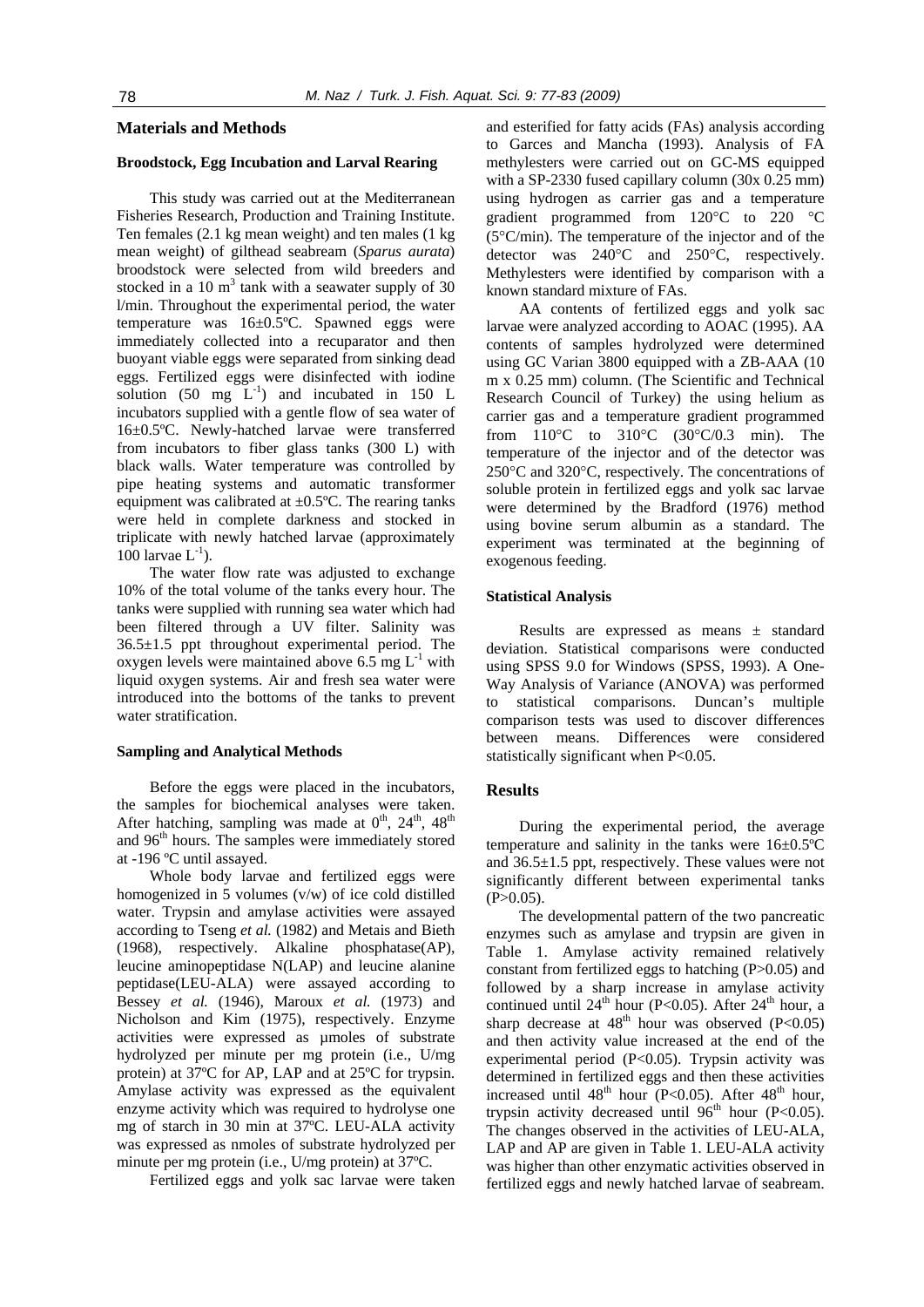The highest LEU-ALA activity was found in fertilized eggs (P<0.05). After hatching, LEU-ALA activities decreased until  $96<sup>th</sup>$  hour (P<0.05). LAP activity declined from fertilized egg to hatching. After hatching, LAP activity increased until 24<sup>th</sup> hour and followed by a sharp decrease in LAP activity continued until  $96<sup>th</sup>$  hour (P<0.05). The lowest AP activity was measured at fertilized eggs. AP tended to increase until the end of endogenous feeding. Significant differences in the AP activities were observed throughout the study (P<0.05).

The AA contents in fertilized eggs and yolk sac larvae are given in Table 2. The changes observed in EAA and non-essential amino acid (NEAA) contents of fertilized eggs and yolk sac larvae through the experimental period were significantly different (P<0.05). The amounts of EAA and NEAA at the end of the study decreased to 38.42% and 30.92%, respectively. The predominant AAs observed in *S. aurata* eggs were the leucine, lysine, valine, alanine, proline, aspartic acid, phenylalanine and glutamic acid. EAAs observed at the end of the endogenous feeding were the leucine, isoleucine, methionine,

phenylalanine, threonine and valine. The most depleted EAAs until  $96<sup>th</sup>$  hour were the histidine and lysine (P<0.05). Threonine and phenylalanine remained relatively constant through the experimental period (P>0.05). However, alanine, tyrosine, serine, proline and glutamic acid were determined as the most depleted NEAAs (P<0.05). Aspartic acid amount dropped until hatching and followed by a sharp increase in aspartic acid amount continued until  $48<sup>th</sup>$  hours. After  $48<sup>th</sup>$  hour, a sharp decrease in the amount of aspartic acid was observed (P<0.05).

Table 3 shows the FA contents in fertilized eggs and yolk sac larvae. FA results revealed that the yolk sac larvae and eggs contain more monounsaturated (MUFAs) and polyunsaturated (PUFAs) fatty acids than saturated fatty acids (SFAs). In the present study, unsaturated fatty acid content was higher than SFA content. Dominant SFAs were 14:0, 16:0 and 18:0, whereas, dominant MUFAs were 16:1 and 18:1n9c. The highest PUFA was 22:6n-3. In addition, essential fatty acids that affect egg quality in *S. aurata* such as EPA, DHA, arachidonic acid (ARA), MUFA and PUFA were recorded as  $2.3255\pm0.0417$ ,

**Table 1.** The digestive enzyme activities in fertilized eggs and yolk sac larvae of gilthead sea bream at different periods of development (Mean±SD; n=3)

| Digestive Enzymes        |                                 | prelarval stages after hatching (hours) |                          |                    |                                 |
|--------------------------|---------------------------------|-----------------------------------------|--------------------------|--------------------|---------------------------------|
|                          | Egg                             | $\bigcap$ <sup>th</sup>                 | $24^{\text{th}}$         | 48 <sup>th</sup>   | 96 <sup>th</sup>                |
| Amylase (U/mg protein)   | $16.682 + 0.27^{\circ}$         | $16.389 + 0.14^{\circ}$                 | $52.429 + 0.48^d$        | $0.752+0.05^a$     | $9.597+0.3^{b}$                 |
| Tyripsin (mU/mg protein) | $23.517 + 0.5^a$                | $32.742 + 0.85^{\circ}$                 | $64.626 + 0.58^{\circ}$  | $93.369 + 0.68^e$  | $82.781 + 0.134$ <sup>d</sup>   |
| $LAP$ (mU/mg protein)    | $799.34 + 1.53^{\circ}$         | $708.27+1.01^b$                         | $809.08 + 1.91^e$        | $800.21 + 0.9^d$   | $695.64 + 0.33^{\circ}$         |
| $AP$ (mU/mg protein)     | $72.25+0.92^a$                  | $130.62 + 0.62^b$                       | $224.88 + 0.2^c$         | $312.54 + 0.62^d$  | $325.55+0.6^e$                  |
| LEU-ALA (mU/mg protein)  | $2849.85 \pm 1.72$ <sup>e</sup> | $2481.61+1.11^{\circ}$                  | $2435.28 + 1.08^{\circ}$ | $2280.3+1.19^b$    | $1998.66 \pm 0.9^{\circ}$       |
| $LAP(x1000)/LEU-ALA$     | $280.48 + 0.69^a$               | $285.408 \pm 0.41^{\circ}$              | $332.235+0.642^{\circ}$  | $350.926 + 0.57^e$ | $348.054 \pm 0.32$ <sup>d</sup> |

Means with the same superscript are not significantly different at experimental periods (P>0.05).

Table 2. The amino acid contents in fertilized eggs and yolk sac larvae of gilthead sea bream at different periods of development (Mean±SD; n=3)

| Amino acids   |                                | prelarval stages after hatching (hours) |                                |                                |                                |
|---------------|--------------------------------|-----------------------------------------|--------------------------------|--------------------------------|--------------------------------|
| (mg/100 g)    | Egg                            | 0 <sup>th</sup>                         | 24 <sup>th</sup>               | $48^{\text{th}}$               | $96^{\text{th}}$               |
| Histidine     | $101.73 \pm 1.96^a$            | $149.2 + 6.05^{\circ}$                  | $129.2 \pm 4.75$ <sup>b</sup>  | nd                             | nd                             |
| Leucine       | 509.4 $\pm$ 8.34 $\rm{^c}$     | $664.4 \pm 3.46$ <sup>d</sup>           | $511.6 \pm 1.99$ <sup>c</sup>  | 500.03 $\pm$ 3.2 <sup>b</sup>  | $358.9 \pm 0.62^{\text{a}}$    |
| Isoleucine    | $288.36 \pm 3.81^b$            | $369.36 \pm 9.32$ <sup>d</sup>          | $334.86 \pm 2.31$ <sup>c</sup> | $288.1 \pm 6.6^b$              | $191.93 \pm 4.48$ <sup>a</sup> |
| Lysine        | $301.36 \pm 5.08^a$            | $298.43 \pm 2.63^a$                     | $394.56 \pm 6.91$ <sup>c</sup> | $314.46 \pm 2.17^b$            | nd                             |
| Methionine    | $105.23 \pm 2.31^b$            | $171.43 \pm 4.82$ <sup>e</sup>          | $135.53 \pm 3.46^d$            | $123.3 \pm 0.43$ <sup>c</sup>  | $93.16 \pm 2.41^{\circ}$       |
| Phenylalanine | $251 \pm 16.28^a$              | $301.4 \pm 6.76^{\circ}$                | $289.46+19.77^b$               | $357.26 + 22.59^{\circ}$       | $242.56 \pm 6.35^{\circ}$      |
| Threonine     | $196.73 \pm 0.92^{\text{a}}$   | $304.8 \pm 4.5$ <sup>d</sup>            | $260.73 \pm 0.49$ <sup>c</sup> | $240.43 \pm 1.3^b$             | $193.23 \pm 2.98^a$            |
| Valine        | $372.7 \pm 3.65$ <sup>d</sup>  | $411.76 \pm 0.49^e$                     | $348.5 \pm 2.06^{\circ}$       | $335.66 \pm 5.68^b$            | $229.63 \pm 2.79^{\mathrm{a}}$ |
| Tyrosine      | $251.9 + 2.06^{\circ}$         | $273.4+0.62^{\mathrm{d}}$               | $220.16 \pm 0.46^b$            | $219.26 + 3.78^b$              | $205+6.035^a$                  |
| Alanine       | 527.76 $\pm$ 6.43 <sup>d</sup> | $481.13 \pm 3.94$ <sup>c</sup>          | $390.3 \pm 3.72^b$             | $394.26 \pm 1.35^b$            | $277.2 \pm 0.2^{\text{a}}$     |
| Glycine       | $163.83 \pm 1.27^{\text{a}}$   | $305.5 \pm 2.19^d$                      | $266.7+2.62^{\circ}$           | $309.76 \pm 5.37$ <sup>d</sup> | $246.86 \pm 3.8^b$             |
| Serine        | $156.13 + 0.66^d$              | $388.3 + 5.28^e$                        | $104.76 + 1.53$ <sup>c</sup>   | $74.06 + 2.3^{b}$              | $68.43 + 3.4^a$                |
| Proline       | $382.23 \pm 8.91^e$            | $309.53 + 9.9^d$                        | $217.36 \pm 2.54^b$            | $232.6 \pm 2.19$ <sup>c</sup>  | $138.2 + 2.7^a$                |
| Aspartic acid | $380.1 \pm 4.39^b$             | $293.8 \pm 1.96^a$                      | $391.3 \pm 1.9$ <sup>c</sup>   | $572.63 \pm 3.77$ <sup>d</sup> | $389.76 \pm 7.1$ °             |
| Glutamic acid | $652.4 \pm 7.84$ <sup>d</sup>  | $426.66 \pm 2^{b}$                      | $517.5 \pm 1.15$ <sup>c</sup>  | $669.06\pm4.79^e$              | $411.43 \pm 7.07$ <sup>a</sup> |
| <b>TFAA</b>   | 4640.9                         | 5149.133                                | 4512.567                       | 4630.933                       | 3046.333                       |
| EAA           | 2126.533                       | 2670.8                                  | 2404.467                       | 2159.267                       | 1309.433                       |
| <b>NEAA</b>   | 2514.367                       | 2478.333                                | 2108.1                         | 2471.667                       | 1736.9                         |

Means with the same superscript are not significantly different at experimental periods (P>0.05). TFAA : total free amino acid; nd: not detected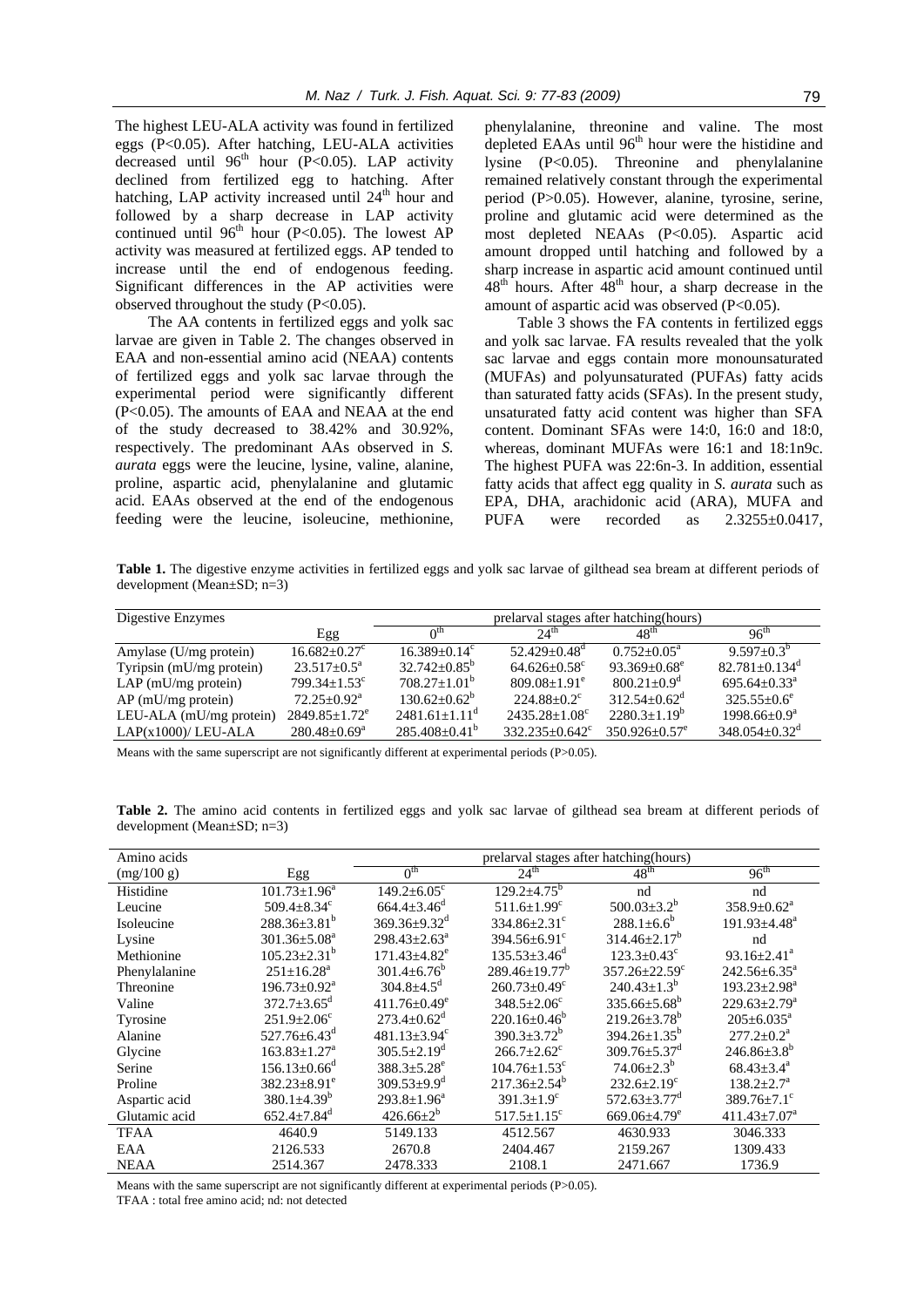|                |                     | prelarval stages after hatching (hours) |                     |                      |                     |
|----------------|---------------------|-----------------------------------------|---------------------|----------------------|---------------------|
| Fatty acids    | Egg                 | $0^{\text{th}}$                         | $24^{\text{th}}$    | 48 <sup>th</sup>     | $96^{\text{th}}$    |
| C6:0           | $0.0285 \pm 0.0021$ | nd                                      | nd                  | nd                   | nd                  |
| C8:0           | $0.0125 \pm 0.0007$ | nd                                      | nd                  | nd                   | nd                  |
| C10:0          | $0.013 \pm 0.0014$  | nd                                      | nd                  | nd                   | nd                  |
| C11:0          | nd                  | nd                                      | nd                  | nd                   | nd                  |
| C12:0          | $0.16 \pm 0.0113$   | $0.029 \pm 0.0014$                      | $0.029 \pm 0.000$   | $0.036 \pm 0.000$    | $0.032 \pm 0.000$   |
| C13:0          | $0.0275 \pm 0.0021$ | $0.0185 \pm 0.0007$                     | $0.018 \pm 0.000$   | $0.018 \pm 0.000$    | $0.015 \pm 0.000$   |
| C14:0          | $3.1805 \pm 0.1774$ | 3.584±0.1074                            | $3.5 \pm 0.0155$    | 3.3815±0.036         | 2.975±0.0226        |
| C14:1          | $0.067 \pm 0.0014$  | $0.0735 \pm 0.0049$                     | $0.0705 \pm 0.0035$ | $0.0765 \pm 0.0063$  | $0.0715 \pm 0.0007$ |
| C15:0          | $0.498 \pm 0.0141$  | $0.5745 \pm 0.012$                      | $0.555 \pm 0.0028$  | $0.5275 \pm 0.0049$  | $0.4625 \pm 0.0049$ |
| C15:1          | $0.018 \pm 0.007$   | $0.022 \pm 0.0014$                      | $0.017 \pm 0.0014$  | $0.045 \pm 0.000$    | $0.0275 \pm 0.0134$ |
| C16:0          | 18.066±0.5975       | 16.971±0.4574                           | 17.291±0.0169       | 13.8225±0.0784       | 12.789±0.0311       |
| C16:1          | $5.888 \pm 0.2107$  | 7.9775±0.2877                           | $7.696 \pm 0.0339$  | $8.267 \pm 0.0834$   | 7.3945±0.0417       |
| C17:0          | $0.606 \pm 0.0056$  | $0.663 \pm 0.0268$                      | $0.683 \pm 0.0042$  | $0.6155 \pm 0.0007$  | $0.5535 \pm 0.0049$ |
| C17:1          | $0.034 \pm 0.0014$  | $0.0415 \pm 0.0021$                     | $0.0395 \pm 0.0007$ | $0.0405 \pm 0.0021$  | $0.04 \pm 0.0014$   |
| C18:0          | $3.157 \pm 0.0113$  | $2.183 \pm 0.0028$                      | $2.4335 \pm 0.0148$ | $1.745 \pm 0.0127$   | $1.818 \pm 0.007$   |
| C18:1n9t       | nd                  | $0.1835 \pm 0.0021$                     | $0.1425 \pm 0.0021$ | $0.175 \pm 0.0014$   | $0.057 \pm 0.0509$  |
| C18:1n9c       | $20.671 \pm 0.0487$ | 19.493±0.1541                           | 20.167±0.0636       | 21.907±0.2107        | 25.215±0.0007       |
| C18:2n6t       | $0.0225 \pm 0.0021$ | $0.0185 \pm 0.0007$                     | $0.0195 \pm 0.0007$ | $0.0215 \pm 0.0035$  | $0.02 \pm 0.0028$   |
| C18:3n6        | $0.078 \pm 0.000$   | $0.065 \pm 0.0028$                      | $0.0655 \pm 0.0007$ | $0.03655 \pm 0.0049$ | $0.061 \pm 0.0028$  |
| C18:2n6c       | $8.8945 \pm 0.0417$ | $7.9655 \pm 0.0162$                     | $8.672 \pm 0.0763$  | $9.459 \pm 0.0791$   | 11.988±0.0226       |
| C20:0          | $0.101 \pm 0.0084$  | $0.068 \pm 0.0169$                      | $0.065 \pm 0.0028$  | $0.057 \pm 0.0127$   | $0.069 \pm 0.0056$  |
| C18:3n3        | $1.6525 \pm 0.0063$ | $1.373 \pm 0.0551$                      | $1.553 \pm 0.048$   | $1.6 \pm 0.0042$     | $1.973 \pm 0.0028$  |
| C20:1n9        | $0.856 \pm 0.0226$  | $0.391 \pm 0.0113$                      | $0.521 \pm 0.106$   | $0.7255 \pm 0.0275$  | $0.7935 \pm 0.0077$ |
| C21:0          | $0.6465 \pm 0.0106$ | $0.518 \pm 0.0169$                      | $0.495 \pm 0.000$   | $0.51 \pm 0.0268$    | $0.4595 \pm 0.0106$ |
| C20:2          | $0.16 \pm 0.0042$   | $0.1425 \pm 0.0445$                     | $0.103 \pm 0.0014$  | $0.135 \pm 0.024$    | $0.155 \pm 0.007$   |
| C20:3n3        | $0.4065 \pm 0.0162$ | $0.26 \pm 0.0395$                       | $0.218 \pm 0.0014$  | $0.3115 \pm 0.0431$  | $0.3525 \pm 0.0091$ |
| C22:0          | $0.0415 \pm 0.0091$ | $0.0895 \pm 0.0431$                     | $0.116 \pm 0.000$   | $0.084 \pm 0.0593$   | $0.019 \pm 0.0028$  |
| C22:2          | $0.0235 \pm 0.0049$ | $0.036 \pm 0.000$                       | nd                  | $0.034 \pm 0.000$    | $0.02 \pm 0.0042$   |
| C20:4n6        | $0.815 \pm 0.024$   | $1.1985 \pm 0.0275$                     | 1.1115±0.0049       | $1.2615 \pm 0.0176$  | $1.2835 \pm 0.0007$ |
| C22:1n9        | $0.068 \pm 0.0028$  | $0.043 \pm 0.0141$                      | $0.033 \pm 0.000$   | $0.0385 \pm 0.0106$  | $0.0455 \pm 0.0035$ |
| C23:0          | $0.0435 \pm 0.0007$ | $0.0235 \pm 0.0007$                     | $0.036 \pm 0.0127$  | $0.104 \pm 0.0806$   | $0.055 \pm 0.0268$  |
| C20:5n3        | $2.3255 \pm 0.0417$ | $4.0935 \pm 0.0134$                     | $3.822 \pm 0.0141$  | $3.781 \pm 0.0084$   | 3.426±0.0226        |
| C24:0          | $0.28 \pm 0.000$    | nd                                      | nd                  | nd                   | $0.143 \pm 0.0707$  |
| C24:1n9        | $0.406 \pm 0.065$   | $0.0875 \pm 0.0021$                     | $0.331 \pm 0.0155$  | $0.179 \pm 0.0777$   | $0.054 \pm 0.0014$  |
| C22:6n3        | $14.761 \pm 0.5105$ | $18.293 \pm 0.473$                      | 16.338±0.0346       | 15.9585±0.0134       | 14.608±0.1513       |
| <b>TFA</b>     | 84.009±0.3698       | 86.481±0.3323                           | 86.142±0.1852       | 84.9825±0.345        | 86.997±0.1972       |
| <b>MUFA</b>    | 28.008±0.1619       | 28.312±0.4221                           | 29.017±0.1463       | 31.454±0.3118        | 33.699±0.0084       |
| <b>PUFA</b>    | 29.139±0.5642       | 33.446±0.6986                           | 31.903±0.0735       | 32.627±0.0388        | 33.887±0.1668       |
| <b>SATURAT</b> | $26.862 \pm 0.7721$ | 24.722±0.6088                           | 25.221±0.0346       | 20.901±0.0721        | 19.411±0.0219       |
| <b>ED</b>      |                     |                                         |                     |                      |                     |
| DHA/EPA        | $6.3474\pm0.1056$   | $4.4689 \pm 0.1008$                     | $4.2748 \pm 0.0067$ | $4.2207 \pm 0.013$   | $4.2638 \pm 0.016$  |
| $n - 3/n - 6$  | $1.951 \pm 0.062$   | $2.597 \pm 0.049$                       | $2.222 \pm 0.016$   | $2.003 \pm 0.013$    | $1.524 \pm 0.01$    |
| <b>UD</b>      | 15.99±0.3698        | 13.519±0.3323                           | 13.858±0.1852       | $15.017 \pm 0.345$   | $13.002 \pm 0.1972$ |

**Table 3.** The fatty acid contents in fertilized eggs and yolk sac larvae of gilthead sea bream at different periods of development (% of total fatty acids; Mean±SD; n=3)

TFA: total fatty acid; MUFA: monounsaturated fatty acid; PUFA: polyunsaturated fatty acid; SFA: saturated fatty acid; DHA: docosahexaenoic acid; EPA: eicosapentaenoic acid; UD: undefined; nd: not detected

14.761±0.5105, 0.815±0.024, 28.008±0.1619 and 29.139±0.5642, respectively. The most abundant FA at the start of exogenous feeding was 18:1n9c (25.215±0.0007), followed by 22:6n-3 (14.608±0.1513) and 16:0 (12.789±0.0311). The ratios of (n-3)/(n-6) PUFA in the fertilized eggs and at the beginning of exogenous feeding were 1.95 and 1.52, respectively.

# **Discussion**

Early life history of marine fish larvae is complex phenomenon of growth and differentiations.

Understanding the evolution of the biochemical compositions as well as the ontogeny of the digestive functions in the fertilized eggs and yolk sac stages of the marine fish larvae provides valuable source to better understand the nutritional requirements at the beginning of exogenous feeding.

Since all the physiological parameters could be varied during ontogenesis, the activity of only the cytosolic enzyme (LEU-ALA) is not enough to account for the evolution of the digestive maturation of enterocyte. The importance of the peptide digestion in the brush border membranes (BB) compared to that in the intracellular compartment could be expressed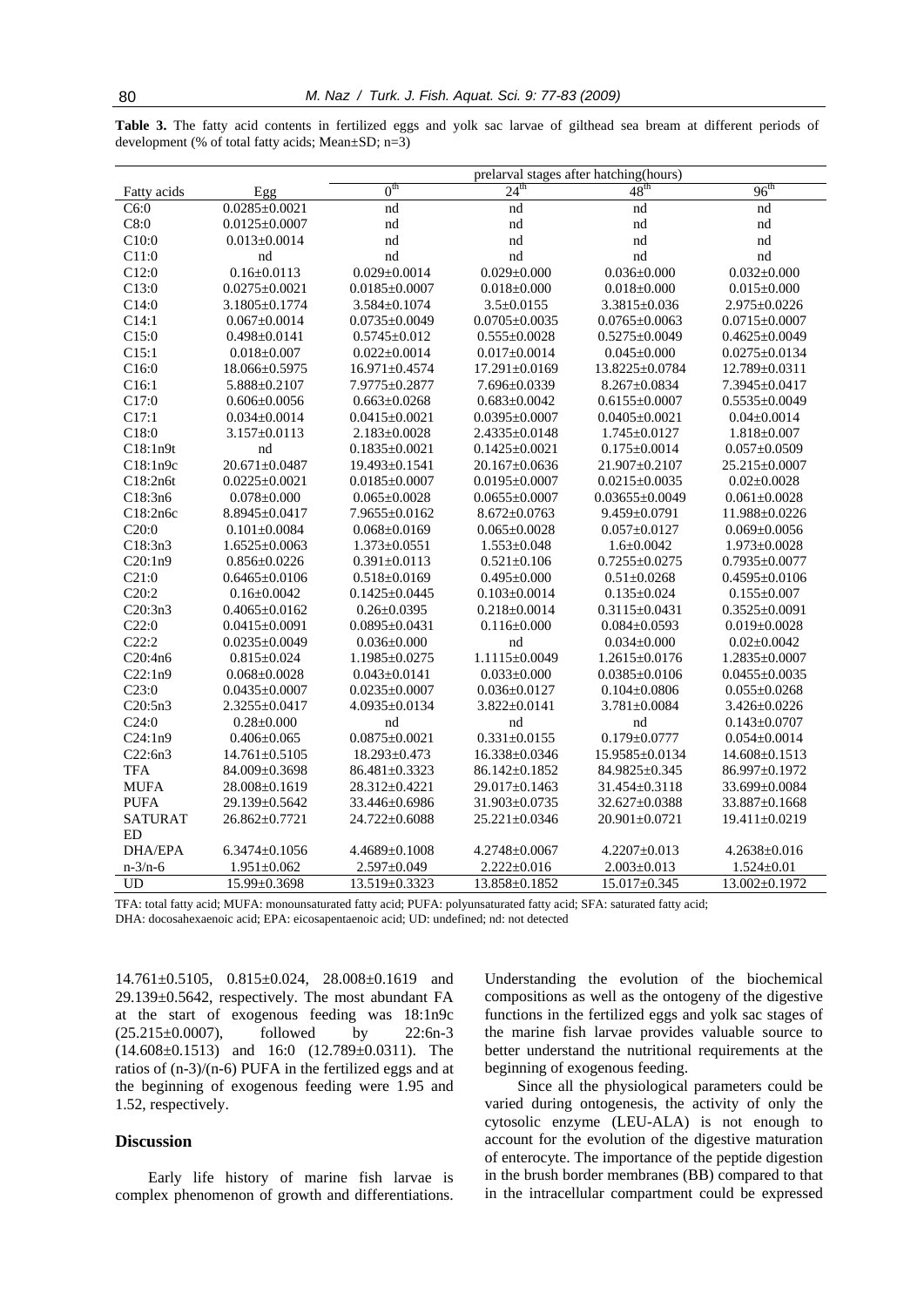by the ratio of the activities of BB peptidases (LAP) and cytosolic peptidase (LEU-ALA). It is known that the enzymatic activity ratio of LAP to LEU-ALA (LAP/LEU-ALA) is a good indicator of the digestive capacity (Cahu and Zambonino Infante, 1995). As commonly known, the digestive capacities of seabream larvae at the beginning of the exogenous feeding tended to be higher than fertilized eggs.

In present study, AP activities increased until the end of the experimental period. It is well known that AP is stimulated by phosphorylated substrates such as phosphoproteins and phospholipids (Shirazi *et al*., 1978; McCarty *et al*., 1980). The eggs and yolk sac larvae are excellent sources of phosphorylated substrates (Hertrampf, 1992). The results above are supported that acid and alkaline phosphatase activities were detected in the yolk of *Sparus aurata* by Sarasquete *et al*. (1993).

It is well known that the amylase activity is stimulated by dietary change. In other words, the dietary starch content can modulate the change in the amylase activity (Peres *et al*., 1998; Sheele, 1993). In present study, the dietary components were not used. Therefore, results showed that the variations in the amylase activities were not due to the dietary components but genetically programming before the exogenous feeding.

According to the results of the present study, tryptic activity tended to increase at the start of the exogenous feeding. The observed increase in tryptic activity in yolk sac larvae just prior to first feeding is also reported in recent literature (Alliot *et al*., 1977; Pedersen and Hjelmeland, 1988; Ueberschar *et al*., 1992; Chen *et al*., 2006). It can be assumed that this initial increase is a general feature of fish larvae that hatch at embryonic stages with large yolk sac.

Significant differences in free amino acid (FAA) concentrations of fertilized eggs and yolk sac larvae were observed through the experimental period. The predominant AAs observed in *S. aurata* eggs were the leucine, lysine, valine, alanine, proline, aspartic acid, phenylalanine and glutamic acid. This profile is consistent with a survey across a range of pelagic fish eggs in which leucine, lysine, valine, isoleucine alanine and serine were found predominant. This similarity between species is attributed to the hydrolysis of a common protein at the time of oocyte hydration (Ronnestad and Fyhn, 1993). EAA contents except for phenylalanine and threonine decreased significantly from fertilized egg to the start of exogenous feeding (P<0.05). In present study, the total decrease in EAA (38.42%) up to the first feeding stage was greater than that of NEAA (30.92%). In most fish species, yolk material provides the substrates for energy and growth during the egg and yolk sac stage. The general model assumed that yolk lipid is the main energy substrate (Fyhn, 1993; Polat *et al*., 1995; Sargent *et al*., 1995; Verreth *et al*., 1995; Naz, 2008) whereas yolk protein provides amino acids for tissue synthesis (Heming and Buddington, 1988). In marine fish eggs energy is partly derived

from the FAAs pools (Fyhn, 1993; Ronnestad *et al*., 1992) while phospholipids fulfill other essential functions for growth and survival (Kanazawa et al., 1985; Sargent *et al.,* 1993). The general consensus in present study is that FAA has a major role as an energy source.

In our study, MUFAs and PUFAs ratios in fertilized eggs of *S. aurata* were higher than SFA ratios. Results obtained in the study were supported by Bulut (2004). In addition, fertilized eggs and yolk sac larvae of *S. aurata* are rich in n-3 FAs, EPA  $(20:5n-3)$  and DHA  $(22:6n-3)$ . It is well documented that the principal FAs found in the eggs of marine fish larvae were 22:6n-3, 20:5n-3, 16:0 and 18:1n9 (Mourente and Odriozola, 1990). On the other hand, the ratios of  $(n-3)/(n-6)$  PUFA in the fertilized eggs and the beginning of exogenous feeding were 1.951 and 1.524, respectively. This ratio is very low compared to similar ratios in many other species, both marine and freshwater (Naz, 2008; Sargent, 1995; Henderson and Tocher, 1987). Considering the relative high proportion of 22:6n-3 in the (n-3) PUFA, these low (n-3)/(n-6) ratios should be attributed to the elevated levels of 18:2n-6. Although marine fish generally contained lower (n-6) PUFA levels than freshwater fish, the results found in current study may also reflect the fatty acid composition of the broodstock diets, which may have contained elevated levels of linoleic acid from vegetable oils and of DHA from fish oils.

Our results revealed that the seabream eggs and yolk sac larvae contain a significant pool of FAAs and FAs. In addition, the changes in enzymatic activity observed from fertilized egg up to the first feeding have provided important information about digestive enzyme potentials of post larvae at the beginning of exogenous feeding. This information is of a great importance for the development of artificial feeds for marine fish larvae.

On the basis of the above-mentioned data, the nutrient dynamics in egg and yolk sac stages could be provided a model to overcome some problems observed in the larval stage of marine fish. Also, obtained results could be contributed concerning the nutritional requirements of seabream larvae at the onset of exogenous feeding. On the other hand, the fertilized eggs and yolk sac larvae contain the different molecular forms of the proteins except FAA. Thus, future efforts on the determination of changes in protein forms will contribute to formulize the most appropriate microdiets acceptable by larvae. In other words, further studies are needed to explain the absorption dynamics and role of peptides in marine fish larval nutrition.

#### **References**

Alliot, E., Pastoureaud, A. and Trellu, J. 1977. Evolution of enzymatic activities in the digestive system during the sea bass (*Dicentrarchus labrax*) larval life. Variations of proteinograms and zymograms. In: Proc. 3rd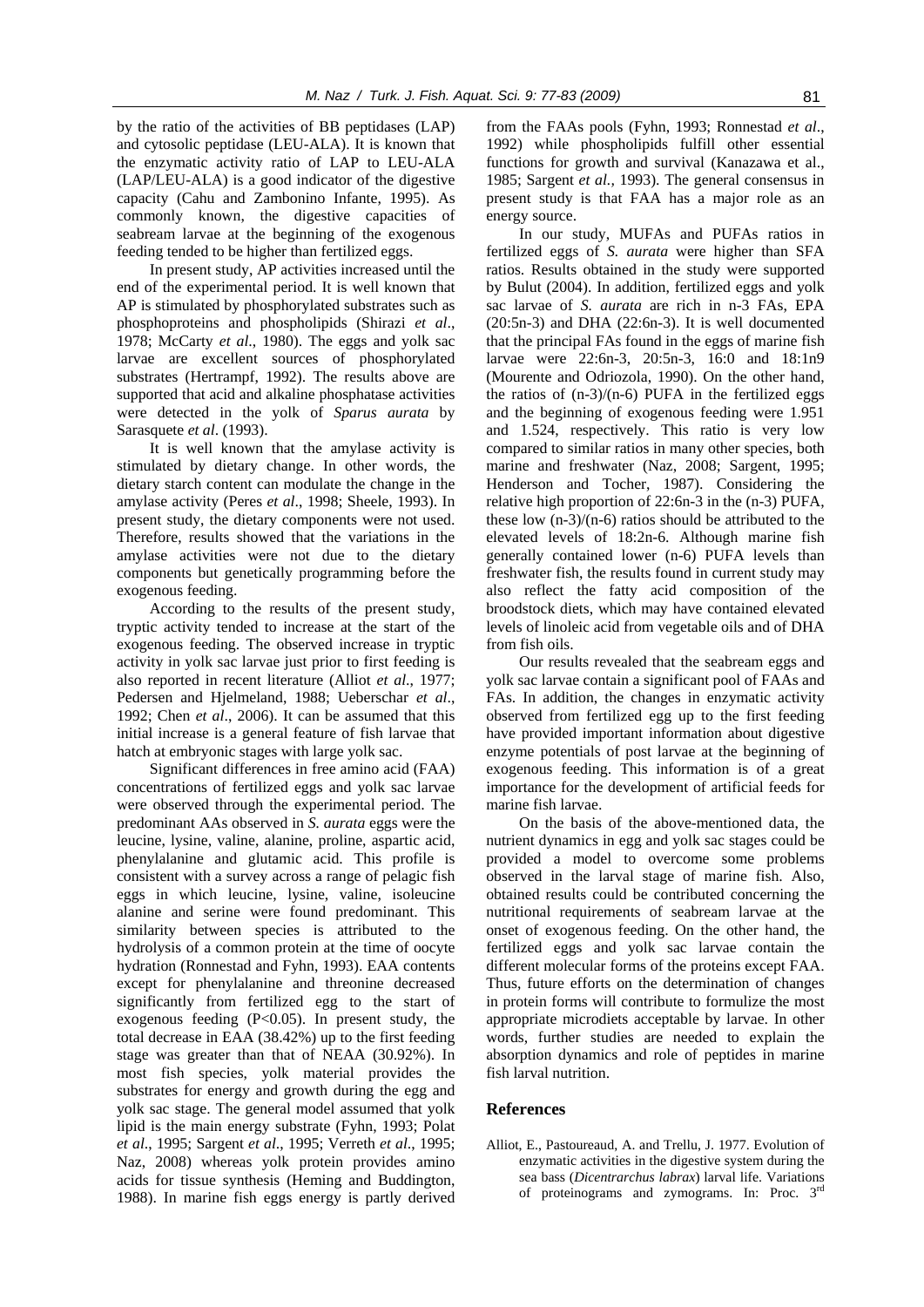Meeting ICES Working Group on Mariculture Brest, France, May 1977. Brest: CNEXO. France: 85-91.

- AOAC, 1995. Hidrolysis Method. Phenomex EZ Faast GC-FID Hydrolized Aminoacid Analysis Kit.
- Bessey, O.A., Lowry, O.H. and Brock, M.J. 1946. Rapid coloric method for determination of alkaline phosphatase in five cubic millimetres of serum. J. Biol. Chem., 164: 321–329.
- Bradford, M.M. 1976. A rapid sensitive method for the quantitation of microgram quantities of protein utilising the principle of protein-dye binding. Anal Biochem., 72: 248–254.
- Bulut, M. 2004. Biochemical composition of sea bass (*Dicentrarchus labrax* L., 1758) and sea bream (*Sparus aurata* L., 1758) eggs. E.U. Journal of Fisheries and Aquatic Sciences, 21(1-2): 129-132.
- Chen, B.N., Oin, J.G., Kumar, M.S., Hutchinson, W. and Clarke, S.M. 2006. Ontogenetic development of digestive enzymes in yellowtail kingfish *Seriola lalandi* larvae. Aquaculture, 260(1-4): 264-271.
- Cahu, C.L. and Zambonino Infante, J.L. 1995. Effect of the molecular form of dietary nitrogen supply in sea bass larvae: Response of pancreatic enzymes and intestinal peptidases. Fish Physiol. Biochem., 14: 209-214.
- Cahu, C.L. and Zambonino Infante, J.L. 2001. Substitution of live food by formulated diets in marine fish larvae. Aquaculture, 200: 161-180.
- Finn, R.N., Ronnestad, I. and Fyhn, H.J. 1995. Respiration, nitrogen and energy metabolism of developing yolksac larvae of Atlantic halibut (*Hippoglossus hippoglossus* L.) Comp. Biochem. Physiol., 111(A): 647-671.
- Fyhn, H.J. 1989. First feeding of marine fish larvae: are free amino acids the source of energy? Aquaculture, 80: 111-120.
- Fyhn, H.J. 1993. Multiple functions of free amino acids during embryogenesis in marine fishes. In: B.T. Walther and H.J. Fyhn (Eds.), Physiological and biochemical aspects of fish development. University of Bergen, Bergen, Norway: 299-308.
- Garces, R. and Mancha, M. 1993. One-step lipid extraction and fatty acid methyl esters preperation from fresh plant tissues. Analytical Biochemistry, 211: 139-143.
- Heming, T.A. and Buddinton, R.K. 1988. Yolk absorption in embryonic and larval fishes. Fish Physiology, 11(A): 408-446.
- Henderson, R.J. and Tocher, D.R. 1987. The lipid composition and biochemistry of freshwater fish. Prog Lipid Res., 26: 281-347.
- Hertrampf, W.J. 1992. Feeding aquatic animals with phospholipids II. Fishes Lucas Meyer Publication, 11: 70 pp.
- Kanazawa, A., Teshima, S. and Sakamoto, M. 1985. Effects of dietary lipids, fatty acids, and phospholipids on growth and survival of prawn (*Penaeus japonicus*) larvae. Aquaculture, 50: 39-49.
- Kolkovski, S., Tandler, A., Kissil, W.G. and Gertlez, A. 1993. The effect of dietary exogenous digestive enzymes on ingestion, assimilation, growth and survival of gilthead seabream (*Sparus aurata,* L.) larvae. Fish Physol. and Biochem., 12(3): 203-209.
- Maroux, S., Louvard, D. and Baratti, J. 1973. The aminopeptidase from hog intestinal brush border. Biochim. Biophys Acta., 321: 282-295.
- Mccarty, D.M., Micholson, J.A. and Kim, Y.S. 1980. Intestinal enzyme adaptation to normal diets of different composition. Am. J. Physiol., 239: 445-451.
- Metais, P. and Bieth, J. 1968. Determination de l'a-amylase

par une microtechnique. Ann. Biol. Clin., 26:133– 142.

- Mourente, G. and Odriozola, J.M. 1990. Effect of brodstock diets on lipid classes and their fatty acid composition of larvae of gilthead sea bream (*Sparus aurata*). Fish Physiol. and Biochem., 8(2): 103-110.
- Naz, M., 2008. Ontogeny of biochemical phases of fertilized eggs yolk sac and larvae of Sea bass (*Dicentrarchus labrax* L., 1758). The Israeli Journal of Aquaculture-Bamidgeh, 60(2): 113-120.
- Nicholson, J.A. and Kim, Y.S. 1975. A one-step L-amino acid oxidase assay for intestinal peptide hydrolase activity. Anal Biochem., 63: 110–117.
- Parra, G. and Yufera, M. 2000. Feeding, physiology and growth responsein first-feeding gilthead seabream *(Sparus aurata* L.) larvae in relation toprey density. J. Exp. Mar. Biol. Ecol., 243: 1–15.
- Pedersen, B.H. and Hijelmeland, K. 1988. Fate of trypsin and assimilation efficiency in larval herring (*Clupea harengus)* following digestion of copepods. Mar Biol., 97: 467-476.
- Peres, A., Zambonino Infante, J.L. and Cahu, C.L. 1998. Dietary regulation of activities and mRNA levels of trypsin and amylase in sea bass (*Dicentrarchus labrax*) larvae. Fish Physiol. Biochem., 19: 145-152.
- Polat, A., Conceicao, L., Sarıhan, E. and Verreth, J. 1995. The protein, lipid and energy metabolism in eleuthero-embryos and starving larvae of the Afican catfish *Clarieas gariepinus* (Burchell). ICES Mar Symp. Series, 201: 74-79.
- Ronnestad, I., Finn, R.N., Groot, E.P. and Fyhn, H.J. 1992. Utilization of free amino acids related to energy metabolism of developing eggs and larvae of lemon sole *Microstomus kitt* reared in the laboratory. Mar. Ecol. Prog. Ser., 88: 195-205.
- Ronnestad, I. and Fyhn, H.J. 1993. Metabolic aspects of free amino acids in developing marine fish eggs and larvae. Rev. Fish. Sci., 1: 239-259.
- Ronnestad, I., Kowen, W.M., Tandler, A., Harel, M. and Fyhn, H.J. 1994. Energy metabolism during development of eggs and larvae of gilthead sea bream (*Sparus aurata*). Mar. Biol., 120: 187-196.
- Ronnestad, I., Thorsen, A. and Finn, R.N. 1999. Fish larval nutrition: a review of recent advences in the roles of amino acids. Aquaculture, 177: 201-216.
- Sarasquete, M.C., Polo, A. and Gonzales de Canales, M.L. 1993. A histochemical and immunohistochemical study of digestive enzymes and hormones during the larval development of the sea bream, *Sparus aurata*. *L.* Histochem. J., 25(6): 430-437.
- Sargent, J., Henderson, R.J. and Tocher, D.R. 1989. The lipids. In: J.E. Halver (Ed.) Fish Nutrition,  $2<sup>nd</sup>$  edition Academic Press Inc., London: 153-217.
- Sargent, J., Bell, J.G., Bell, M.W., Henderson, R.J. and Tocher, D.R. 1993. The metabolism of phospholipids and polyunsaturated fatty acids in fish. Aquac. Fundament. Appl. Res., 43: 103-124.
- Sargent, J.R., 1995. Origins and functions of lipids in fish eggs: nutritional implicitiations. In: N.R. Bromage and R.J. Roberts (Eds.), Broodstock Management and Egg and Larval Quality. Blackwell Scientific Publications, Oxford: 353-372.
- Seoka, M., Takii, K., Takaoka, O., Nakamura, M. and Kumai, H. 1997. Biochemical phases in embryonic red sea bream development. Fish Sci., 63: 122-127.
- Sheele, G.A. 1993. Regulation of pancreatic gene expression in response to hormones and nutritional substrates. In: V.L.W. Go, J.D. Gardner, F.P. Brooks,